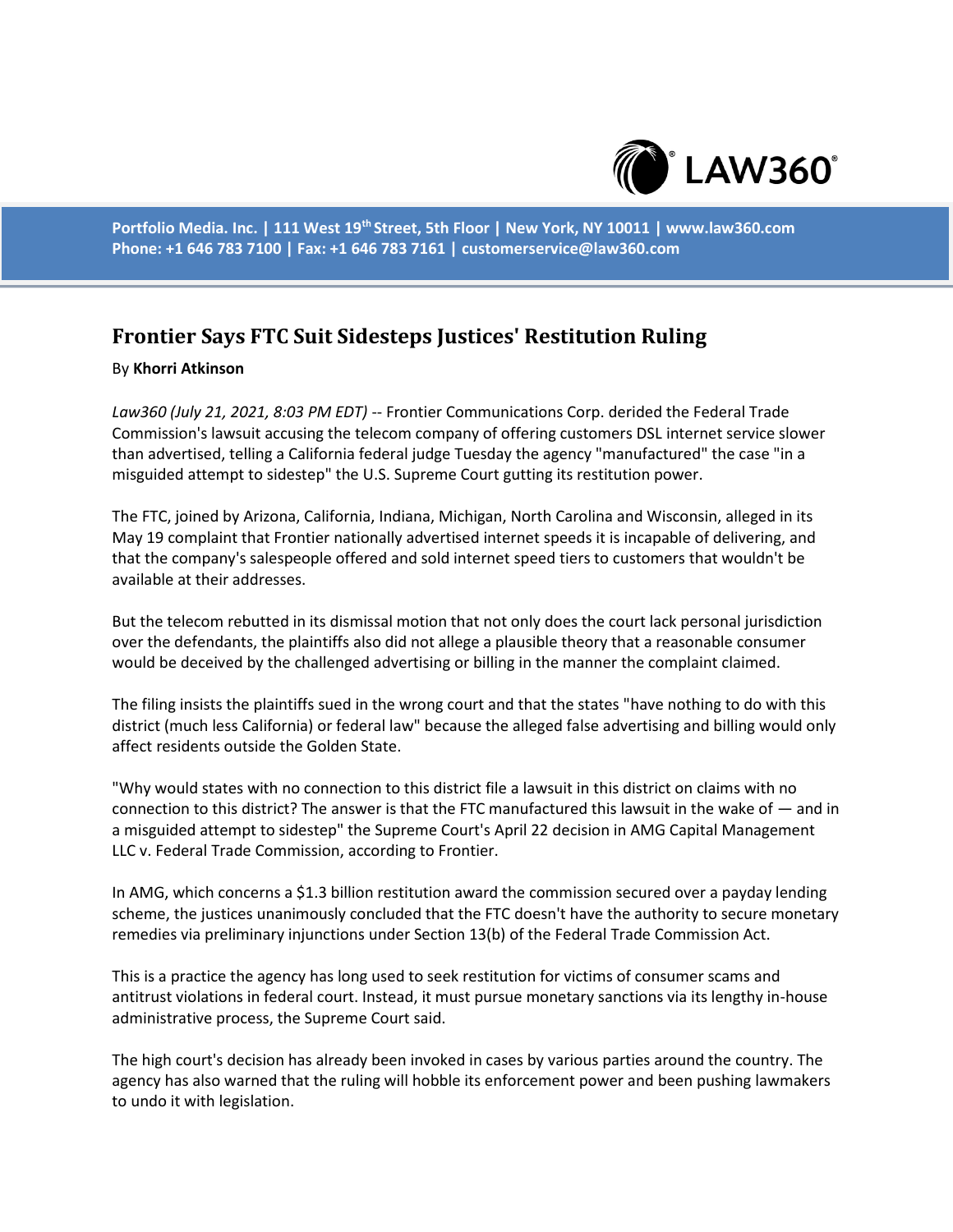In the instant case, Frontier said the FTC had been pressuring it to pay a monetary penalty before the AMG decision. Less than a month after the justice's ruling, the agency designed this case to overcome what it perceives as the Supreme Court's grave error, the telecom alleged.

"In ostensible compliance with AMG, the FTC seeks only injunctive relief for itself, but it has recruited six states to join its lawsuit so that the complaint can include — under the respective laws of those states demands for money that the FTC cannot seek directly," the company added. "But the FTC's attempted work-around results in a case joining together parties and claims over which this court lacks jurisdiction."

Other than the plaintiffs' "irregular work-around" the AMG ruling and suit's "jurisdictional defect," Frontier further contended, they have sued the wrong defendants.

The complaint has also named Frontier Communications Parent Inc., Frontier Communications Intermediate LLC and Frontier Communications Holdings LLC as defendants. Frontier argued that the four firms are only holding companies that do not engage in the activity challenged, whether in the six states or otherwise.

"And plaintiffs fail to sue the actual stand-alone Frontier entities that do, each of which is domiciled in each of the respective states and owns the equipment and operates the internet services that plaintiffs challenge," the motion added.

This lawsuit isn't Frontier's first brush with the law over its advertising practices. The company agreed in 2015 to invest \$150 million in its West Virginia high-speed internet as part of a broader agreement settling allegations that its download rates were far less than promised. Since then, Frontier has also settled with the attorneys general of New York, Nevada, Pennsylvania, Washington and Minnesota over deceptively advertised internet speeds.

"Despite these settlements, Frontier has failed to remedy its practices, and consumers continue to be harmed nationwide," the FTC and the states said in their complaint.

But Frontier maintained in Tuesday's filing that the lawsuit failed to allege a claim for false or misleading advertising relating to internet speed, as confirmed by the Ninth Circuit's 2011 holding in Maloney v. Verizon Internet Services Inc.

The company noted that its advertisements characterize the representations of DSL internet speed with the words "as fast as," and that this phrase means "no particular speed is promised. So, no particular speed should be expected." It added that the mail advertisement the plaintiffs include in their complaint contains many other disclosures along these lines. These include, "Service speed is not guaranteed and will depend on many factors"; "Includes max speeds as fast as 12 Mbps"; and "Maximum service speed is not available to all locations and the maximum speed for service to your location may be lower than the maximum speed in this range."

Moreover, Frontier emphasized, the mailer makes it clear that DSL services are subject to the applicable Frontier terms and conditions, and the Ninth Circuit's Maloney ruling suggests that the terms and conditions should be considered in the consumer deception analysis.

"Frontier's terms and conditions repeat in clear language that a consumer should not expect a particular internet speed, and that no particular speed is guaranteed," the filing said. "On this same record and for